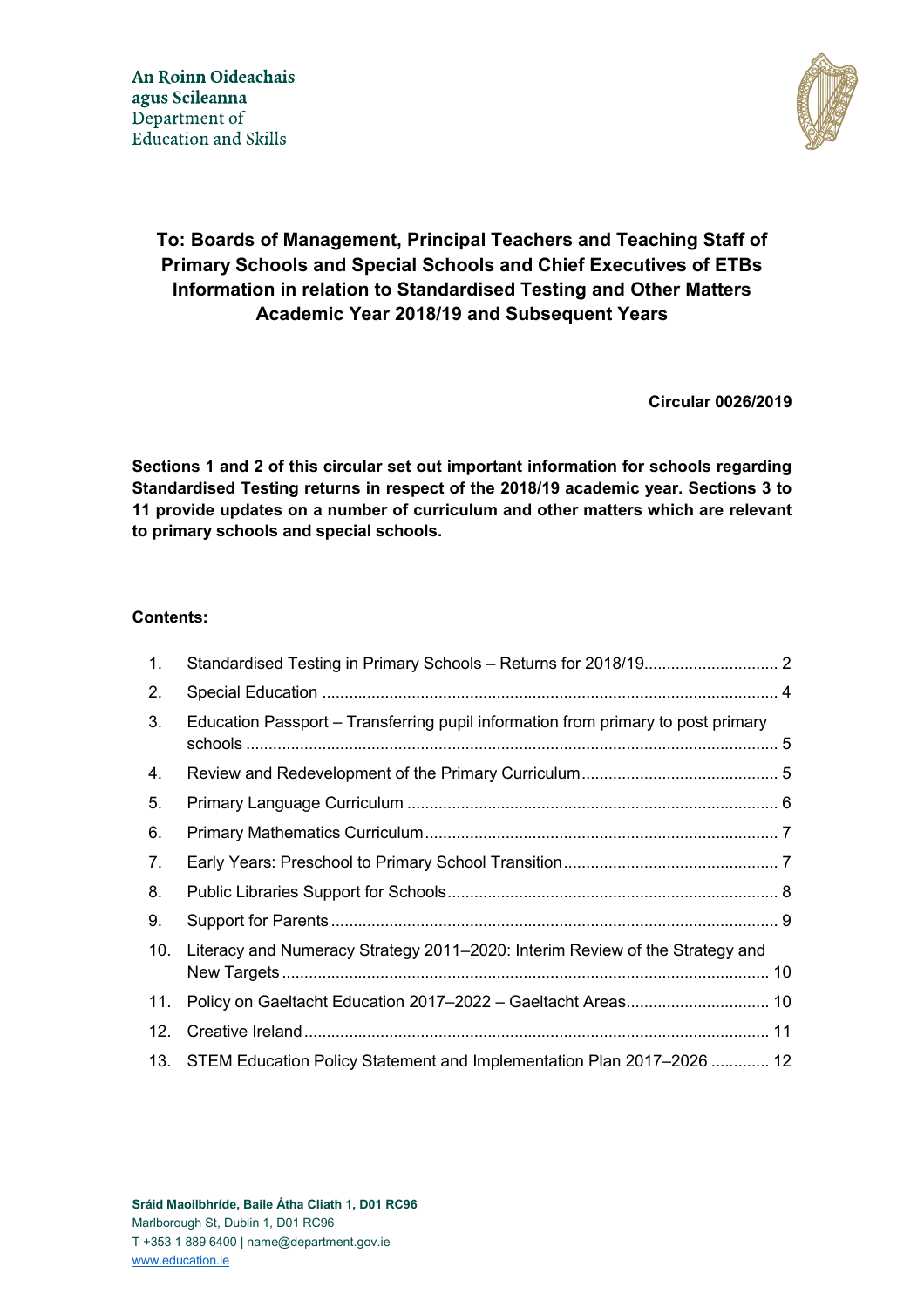

### <span id="page-1-0"></span>**1. Standardised Testing in Primary Schools – Returns for 2018/19**

Thank you for your continued co-operation in providing the results of your standardised testing via the Esinet online system. Standardised testing is one means of assessing the levels of attainment of pupils to inform teaching and learning. We fully acknowledge the work of school staff in this regard.

You will have received, or will shortly receive, funding in respect of 2018/19 standardised testing. These funds may be used to purchase test instruments and materials such as teachers' manuals, test scoring services or test-related software offered by test providers. These are available from:

- Educational Research Centre [\(http://www.erc.ie/\)](http://www.erc.ie/) who provide both paper and online tests, i.e. Drumcondra Primary Reading Test – revised, Drumcondra Primary Mathematics Test – revised and for Irish medium schools, Irish reading - Triail Ghaeilge Dhroim Conrach do Bhunscoileanna Gaeltachta angus Lan-Ghaeilge.
- Mary Immaculate College who provide paper based MICRA-T (Mary Immaculate College Reading Attainment Tests) and SIGMA-T (Standardised Irish Graded Mathematics Attainment Tests) tests. These tests are available from www.cjfallon.ie.

Any funds remaining after the standardised testing costs have been met may be spent on diagnostic tests, in accordance with a school's needs.

During May/early June 2019, you should carry out the tests in accordance with circulars 0056/2011 and 0018/2012, available at [www.education.ie.](http://www.education.ie/) The results of these tests must be uploaded onto the Esinet portal on or before Friday, 14th June 2019.

A Step by Step guide to uploading the returns is outlined below. It is particularly important that all schools, including special or infant schools without a second class, read and follow the directions below, where applicable.

Schools are reminded of their reporting obligations as per Part 7 of Circular 0056/2011: Reporting and Using the Results of Assessments to Improve Pupil Learning. These include:

- Reporting to parents: Schools are reminded that they should issue a written report to their parents in sufficient time, before the closure of the school for the summer vacation, to allow parents a reasonable opportunity to seek meetings with the principal and/or teacher(s) to discuss the written report, if necessary;
- Using report card templates: All primary schools must use the standard report card template (available at [www.ncca.ie](http://www.ncca.ie/)) for reporting to parents on pupils' progress and achievement at school;
- Reporting, analysing and using assessment information at school level; Reporting information from standardised tests to their board of management;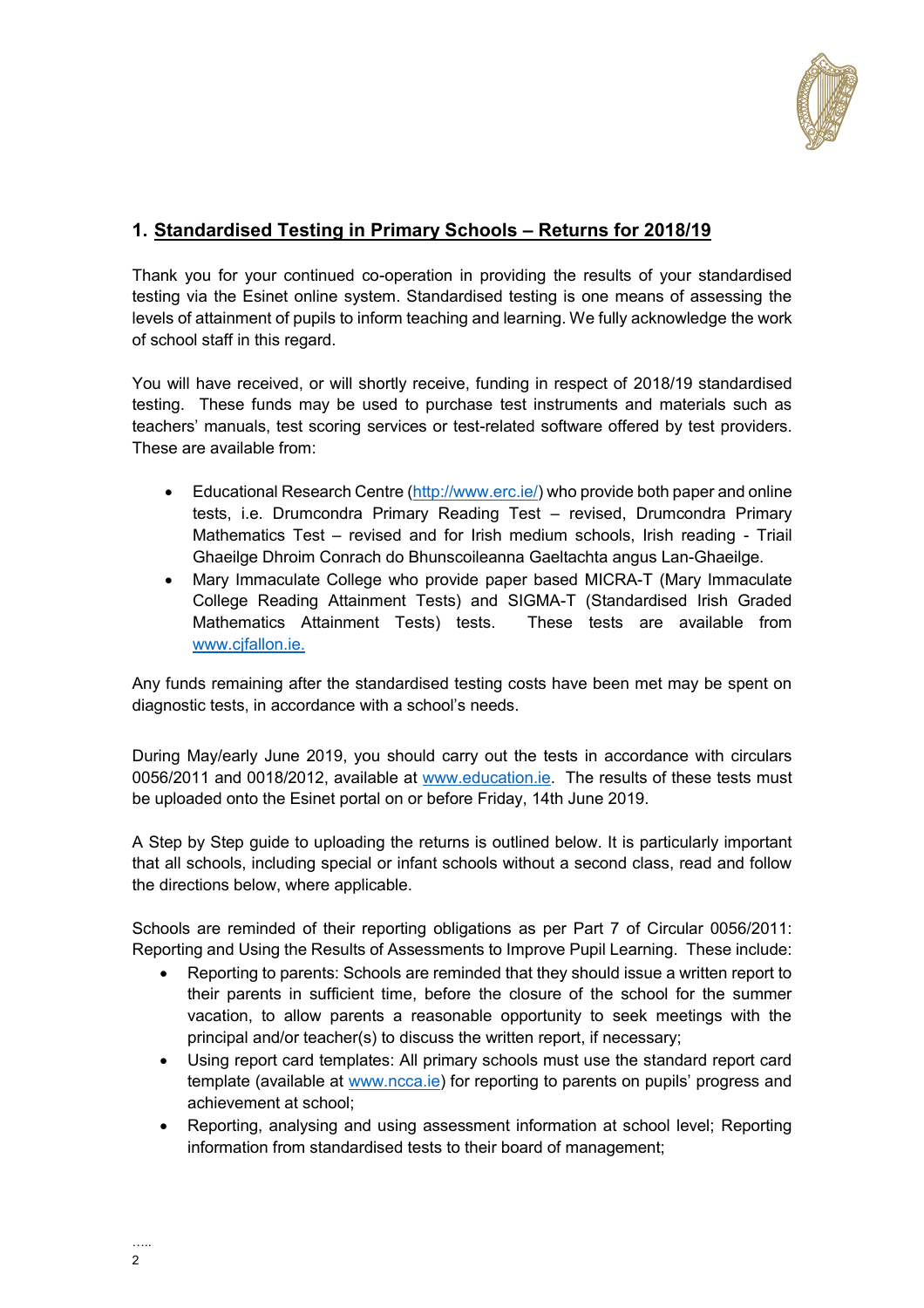

- Transferring assessment data in instances when pupils move to a different school;
- Reporting standardised test results to the Department of Education and Skills [www.education.ie](http://www.education.ie/)

Note that the administration of standardised tests to whole classes is inappropriate at infant class level. Standardised tests, if used before the end of first class, should be administered in small groups only. See [www.ncca.ie](http://www.ncca.ie/) for more information. Standardised Tests are one of a number of assessment tools that can be used to inform teaching and learning in primary schools.

## **STEP BY STEP GUIDE TO UPLOADING STANDARDISED TESTING RETURNS (Special and Infant Schools – See below)**

In order to upload the returns, please **fully complete** the following steps:

### **DATA ENTRY**

- 1. The designated **data entry** person in your school should log onto the Esinet portal, click on 'Literacy and Numeracy Returns', and then 'CAP Application', before entering the results of the tests on the form on screen, and clicking '**Submit'**.
- 2. Once the scores are submitted, the data entry person should log out.

#### **APPROVER**

- 1. The designated **approver** in your school should then log onto the Esinet portal, click on 'Literacy and Numeracy Returns', and then 'CAP Application'.
- 2. If the approver is satisfied that the correct scores have been entered, he/she should click '**Approve'**
- 3. A message will appear to say 'Thank you. Your records have been successfully approved'.
- 4. The approver should then click '**Finish'**.

Please note the following points in relation to the uploading of returns on the Esinet portal:

- All returns must be submitted **online**. Postal returns will **not** be processed;
- Returns should be submitted by the designated data entry person in your school **and** then approved by the designated approver;
- Submitted returns will **not** show up in the **OLCS** approval list. The approver must log into the application and approve the data;
- Queries should be directed to [literacynumeracyreturns@education.gov.ie.](mailto:literacynumeracyreturns@education.gov.ie)

### **IMPORTANT NOTE FOR SPECIAL SCHOOLS:**

In the case of special schools if, in the view of the school principal, all relevant pupils have a learning or physical disability which would prevent them from attempting the tests, no action is required. If a special school has pupils who are eligible to be tested in 2nd, 4th or 6th class, you are required to submit a return on Esinet.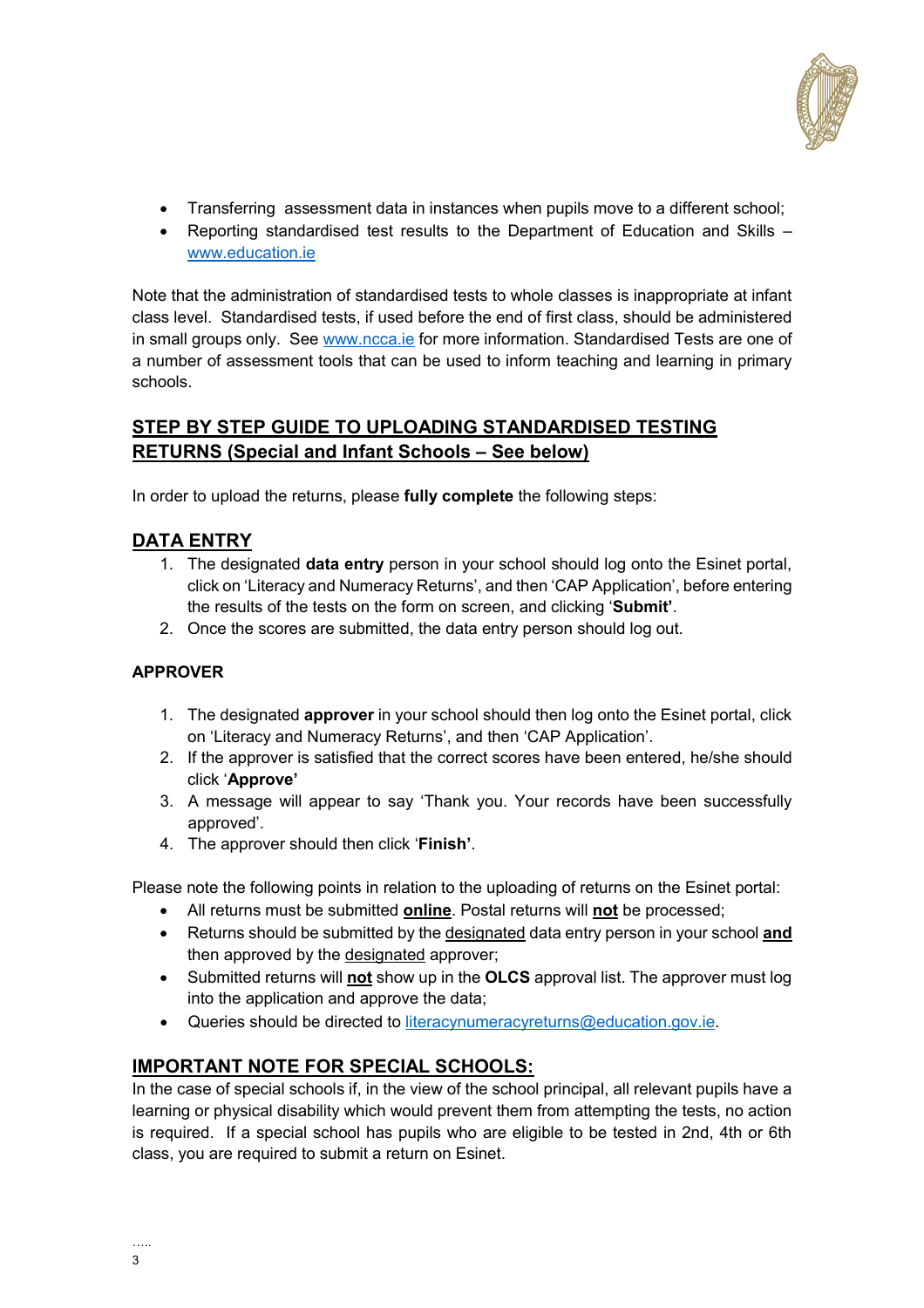

## **IMPORTANT NOTE REGARDING EXEMPTION CRITERIA WITH REGARD TO STANDARDISED TESTING**

Pupils may be excluded from standardised testing if, in the view of the school principal, they have a learning or physical disability which would prevent them from attempting the tests or, in the case of migrant students, where the level of English required in the test would make attempting the test inappropriate. Exemptions should be considered on a case-by-case basis and be warranted only in exceptional cases. Pupils who are deemed not to be in a position to undertake standardised testing should be included in the return of the standardised assessment data to the Department of Education and Skills as "exempt". More information can be found at [https://www.education.ie/en/Schools-](https://www.education.ie/en/Schools-Colleges/Services/Returns/Supporting-Assessment/standardised_testing_info_note.pdf)[Colleges/Services/Returns/Supporting-Assessment/standardised\\_testing\\_info\\_note.pdf.](https://www.education.ie/en/Schools-Colleges/Services/Returns/Supporting-Assessment/standardised_testing_info_note.pdf)

### **IMPORTANT NOTE FOR INFANT SCHOOLS:**

As infant schools have no pupils in second, fourth or sixth class, no return is required. If an infant school logs on to the system, the school will not be recognised by the system. If such a school is in doubt, please contact [literacynumeracyreturns@education.gov.ie](mailto:literacynumeracyreturns@education.gov.ie)

## <span id="page-3-0"></span>**2. Special Education**

Schools will be aware that the Department of Education and Skills has introduced a new system of allocating Special Education teachers to mainstream schools. The new model of allocating resources came into effect from September 2017.

Allocations are now based on a school's educational profile, which includes consideration of the percentage of students performing below a certain threshold on standardised test results.

On issuing a social context survey to schools in 2014, all primary schools were advised that the standardised test data which have been returned, or were being returned by schools for 2013/14 and for subsequent years (as set out in DES Circular 0045/2014) have been identified as the best source of data for this element of a school's educational profile and may be used to inform the development of a revised model to allocate Resource Teaching/Learning Support teachers for schools. All schools were therefore so informed.

The position remains that standardised test data being returned will continue to be used in the future to inform the development of school profiles and to allocate special education teachers to schools.

For the profiled allocations, an aggregate of primary school standardised test results over a number of years will be used to develop the standardised test values for primary schools.

The use of an aggregate of more than one years' data is designed to provide the most accurate picture of a school's educational profile over a period of time, and also to ensure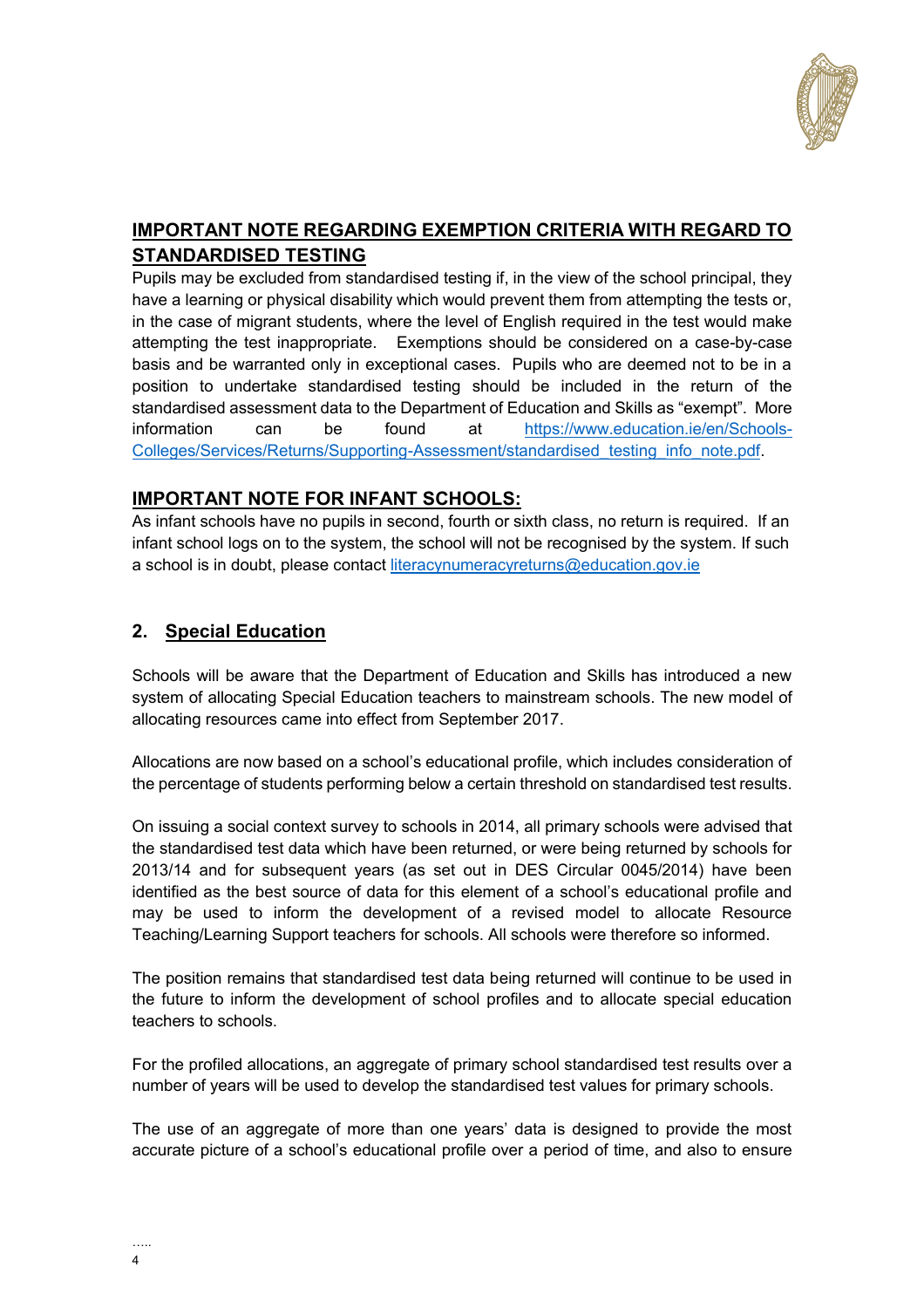

that schools are not penalised for improving performances generally, or over a shorter period of time.

In general, schools should use the most up-to-date versions of standardised tests. If this involves switching from previous to 'new' versions of the tests for 2018/19, and into the future (whether tests are paper-based or computer-based), this will not negatively impact a school's allocation.

### <span id="page-4-0"></span>**3. Education Passport – Transferring pupil information from primary to post primary schools**

As indicated in Circular 45/2014, the National Council for Curriculum and Assessment (NCCA) has developed a suite of materials to support the dual purpose of reporting to parents and of transferring pupil information to post primary schools once enrolment has been confirmed.

Schools should ensure that an Education Passport for each pupil is sent to the relevant post primary school following confirmation of enrolment and, ideally, by the end of June. Since 2014/15, schools are required to use the NCCA Education Passport materials to support the reporting and transfer of pupil information at the end of sixth class. The materials are presented under the umbrella title of 'Education Passport' and are available at [www.ncca.ie/transfer.](http://www.ncca.ie/transfer)

For more information about the administration of the Education Passport, schools should refer to the FAQs at [www.ncca.ie/transfer.](http://www.ncca.ie/transfer)

### <span id="page-4-1"></span>**4. Review and Redevelopment of the Primary Curriculum**

The NCCA's review and redevelopment of the wider primary curriculum continues. Informed by the consultation findings on curriculum structure and time (2018), the current phase of work involves:

- Reviewing an extensive body of research on aspects of a primary curriculum. This research is summarised and published in a series of short research papers on the NCCA website at [www.ncca.ie/en/primary/primary-developments/curriculum-review](http://www.ncca.ie/en/primary/primary-developments/curriculum-review-and-redevelopment.)[and-redevelopment.](http://www.ncca.ie/en/primary/primary-developments/curriculum-review-and-redevelopment.) You and your teaching colleagues might be interested in reading some of the research and/or listening to recorded presentations and giving feedback to the NCCA. Details of how to do this are available on the NCCA website [www.ncca.ie](http://www.ncca.ie/)
- Discussing key ideas in the research with the education partners and other interested stakeholders, and learning from their experiences and perspectives.
- Working with 41 schools across the country including three preschools and three post primary schools, to tease out key ideas for a redeveloped curriculum. Reflecting the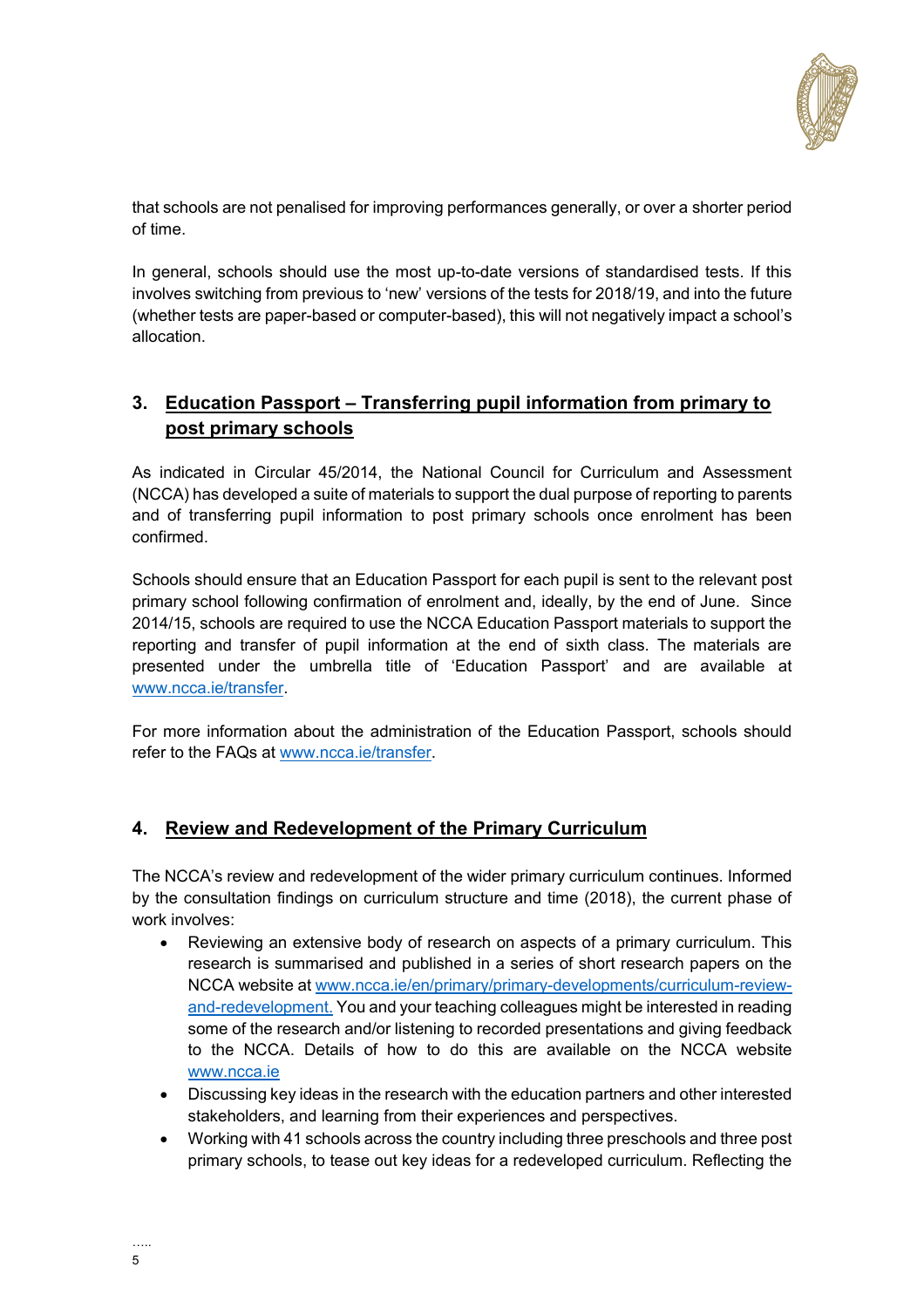

rich diversity of school types, this Schools' Forum plays a central role in helping to shape what the next primary curriculum needs to do for children, teachers and principals, and the supports needed to implement that curriculum. A note on the work of the Forum on the NCCA website [https://www.ncca.ie/en/primary/primary](https://www.ncca.ie/en/primary/primary-developments/curriculum-review-and-redevelopment)[developments/curriculum-review-and-redevelopment](https://www.ncca.ie/en/primary/primary-developments/curriculum-review-and-redevelopment)

Together, these three strands are helping to shape the direction of the next primary curriculum. A key milestone in the work will be the publication, later this year, of a draft overview of a redeveloped curriculum. This will be the basis for an extensive consultation ahead of work beginning on the curriculum. See [www.ncca.ie/en/primary/primary](http://www.ncca.ie/en/primary/primary-developments/curriculum-review-and-redevelopment)[developments/curriculum-review-and-redevelopment](http://www.ncca.ie/en/primary/primary-developments/curriculum-review-and-redevelopment) for updates on the work.

### <span id="page-5-0"></span>**5. Primary Language Curriculum**

The Primary Language Curriculum/Curaclam Teanga na Bunscoile (PLC/CTB) for all four stages of primary school (junior infants to sixth class) has been finalised and will be available to schools in September 2019. The curriculum applies to all school contexts — Englishmedium schools, Gaeltacht schools, Irish-medium schools and special schools.

Teachers and principals have played a key role in the development of the curriculum. As part of this, schools' early experiences of implementing the curriculum for stages 1 and 2 (junior infants to 2nd class) have informed the NCCA's ongoing work. Key changes include:

- Foregrounding the learning outcomes in the curriculum
- Expanding the online Primary Language Toolkit to incorporate the Progression **Continua**
- Expanding the approaches to language teaching and learning
- Improving the accessibility of the curriculum document
- Redeveloping the online space to support teachers' work with the curriculum.

The PLC/CTB is the first learning outcomes-based curriculum for primary schools. Learning outcomes describe the expected learning and development for children at the end of a period of time. They focus on learning being an enabling process that helps children to develop concepts, skills and dispositions. The outcomes are also designed to support greater decision-making at school and classroom levels — decisions about what children learn, the sequence in which they learn it, the pace at which they learn, and the activities and experiences through which they learn.

The new curriculum book for junior infants to sixth class, will be delivered to schools in September 2019 and will be available online at [www.curriculumonline.ie.](http://www.curriculumonline.ie/) A circular will accompany the launch of the curriculum and will detail the support to be provided to teachers.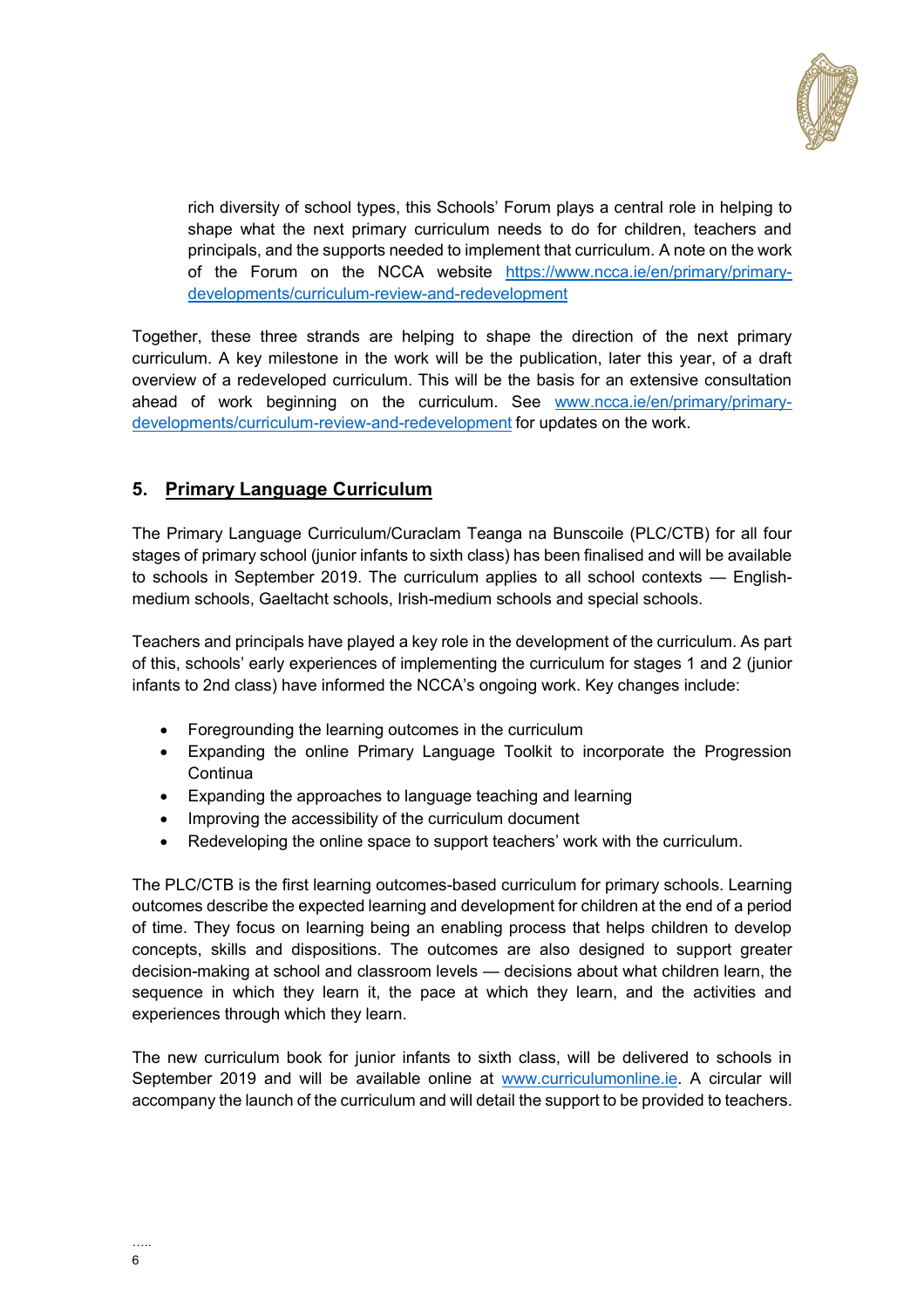

## <span id="page-6-0"></span>**6. Primary Mathematics Curriculum**

The new Primary Mathematics Curriculum (PMC) for all four stages (junior infants to 6th class) is being developed by the NCCA. As with the new language curriculum, this involves working with primary schools. The development work is drawing on a consultation that took place in 2018, the findings of which are published at [www.ncca.ie/media/3605/pmc\\_consultation\\_report\\_july2018.pdf.](http://www.ncca.ie/media/3605/pmc_consultation_report_july2018.pdf)

Like the Primary Language Curriculum/Curaclam Teanga na Bunscoile, the PMC uses learning outcomes to describe children's mathematical learning at the end of a period of time. It is a curriculum for all children and NCCA continues to work with specialists in the field of inclusion of children with special and additional needs and of very able children to ensure that this intention is fulfilled.

NCCA will publish a draft of the curriculum for junior infants to sixth class for consultation early in 2020. Following a decision in December 2018 by the Minister for Education and Skills, the new PMC will be published in September 2021, with implementation in schools beginning in September 2022.

#### <span id="page-6-1"></span>**7. Early Years: Preschool to Primary School Transition**

As part of the actions arising from Literacy and Numeracy for Learning and Life: The National Strategy to Improve Literacy and Numeracy among Children and Young People 2011–2020, the NCCA has developed Mo Scéal, reporting templates for the transition from preschool to primary school. The purpose of these templates is to: Improve arrangements for the transfer of information about the progress and achievement of pupils between all schools and statefunded ECCE settings. The templates and an accompanying set of support materials are available at [www.ncca.ie/en/early-childhood/mo-scéal.](http://www.ncca.ie/en/early-childhood/mo-scéal)

The development of Mo Scéal involved research and consultation with teachers, practitioners, parents and children. Early drafts of the templates were piloted as part of the NCCA Preschool to Primary School Transitions Initiative. There is no requirement to use the templates. Instead, the templates and the support materials are a resource which preschools and schools can use as they work together to make young children's transition into primary school as positive as it can be. Of particular interest in this regard are the Joint Transition Activities for preschools and primary schools available at [www.ncca.ie/media/3757/joint](http://www.ncca.ie/media/3757/joint-transition-activities-for-preschools-and-primary-schools-7.pdf)[transition-activities-for-preschools-and-primary-schools-7.pdf.](http://www.ncca.ie/media/3757/joint-transition-activities-for-preschools-and-primary-schools-7.pdf) These materials might be especially helpful in the weeks and months ahead as visits to school by the new junior infants and their families are planned, and as other preparations for the new intake get underway.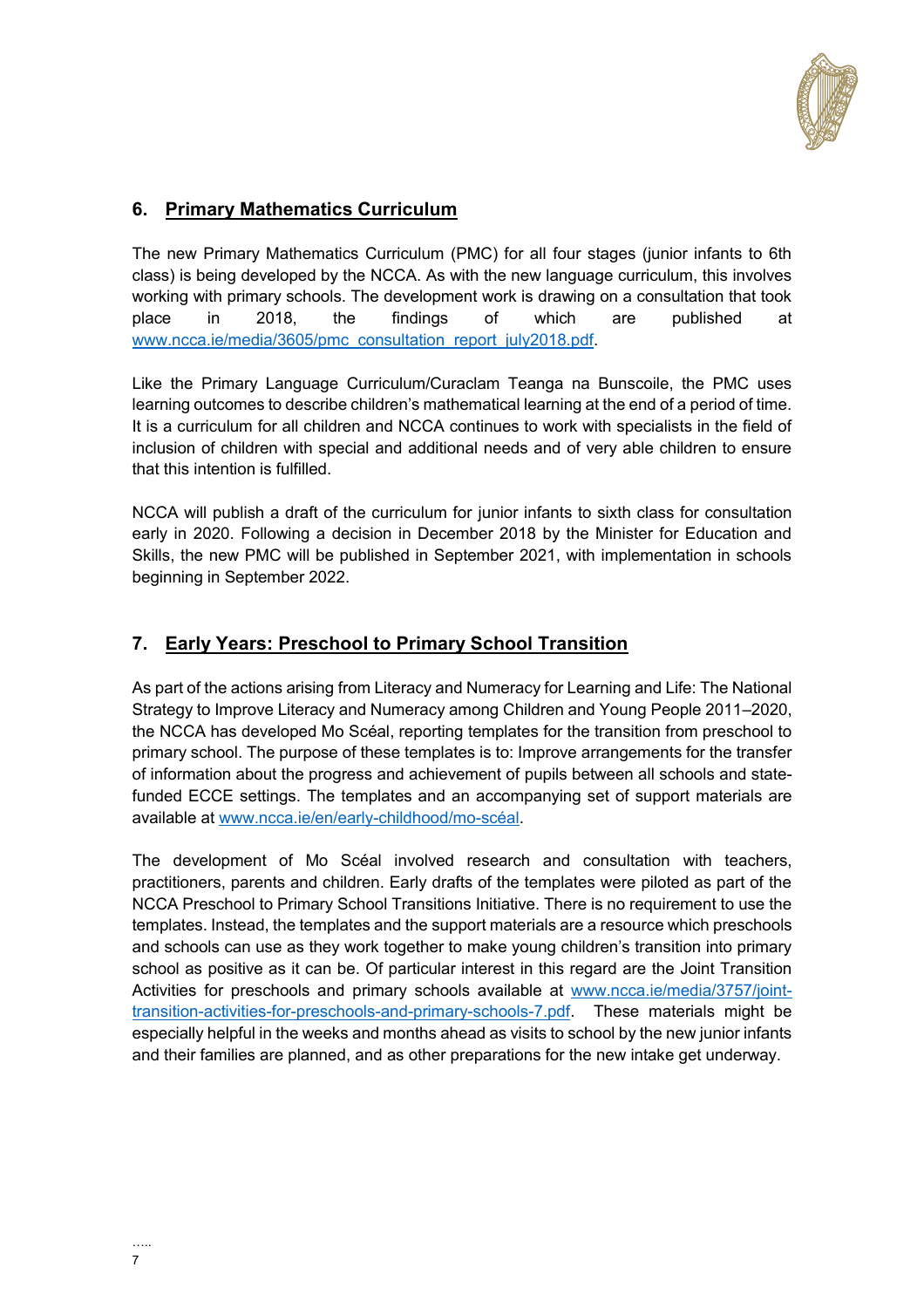

## <span id="page-7-0"></span>**8. Public Libraries Support for Schools**

Membership of the public library is free and as of the 1st of January 2019, fines for overdue books have been removed and there are no replacement charges for children's books which have been lost or damaged.

The establishment of a collaborative approach for the provision of educational support and leisure reading materials between schools and public libraries is an objective of the Public Library Strategy 2018–2022, Our Public Libraries 2022. All public libraries provide standard services to primary schools, as identified and agreed nationally. These services are outlined below.

The public library provides access to a wide range of resources, facilities and activities that aim to support primary schools in developing children's literacy, numeracy, creativity and communication skills. Building upon existing partnerships between schools and libraries provides many benefits for both the public libraries and primary schools.

A partner library branch has been identified for every primary school based on catchment area. This information is available on the public libraries' website at <https://www.librariesireland.ie/services/services-to-schools>

Each partner library branch will provide the services outlined below and will liaise directly with each primary school during the school year. In the case of certain schools, some of the services will be provided by the mobile library, school library van or through the library headquarters, to be determined at local discretion. Under the collaborative approach, each library service will make contact with the school principal over the year to provide information in relation to the library services and resources available to each school.

The range of library services offered to primary schools includes the following:

- Facilitating class visits from primary schools, arranged locally in advance
- Providing a dedicated teacher's card on request to every teacher in every primary school to enable each teacher to borrow items for his/her class
- Making presentations on the library services for each school, as requested by the school, at a time agreed with the principal, or as part of in-service training. The presentation may be facilitated at the school and can be made to teachers, pupils and/or parents. Schools may cluster together for this presentation, if desired.
- Providing:
	- o Reading and curriculum support materials
	- o Online learning resources, including over 300 Irish and international newspapers, 190 different magazine titles, comprehensive collections of ebooks and e-audio books, over 500 online learning courses and 80 language courses
	- o Resources and reference materials to support school projects
- Providing a reading space for children and access to electronic resources in each partnered library service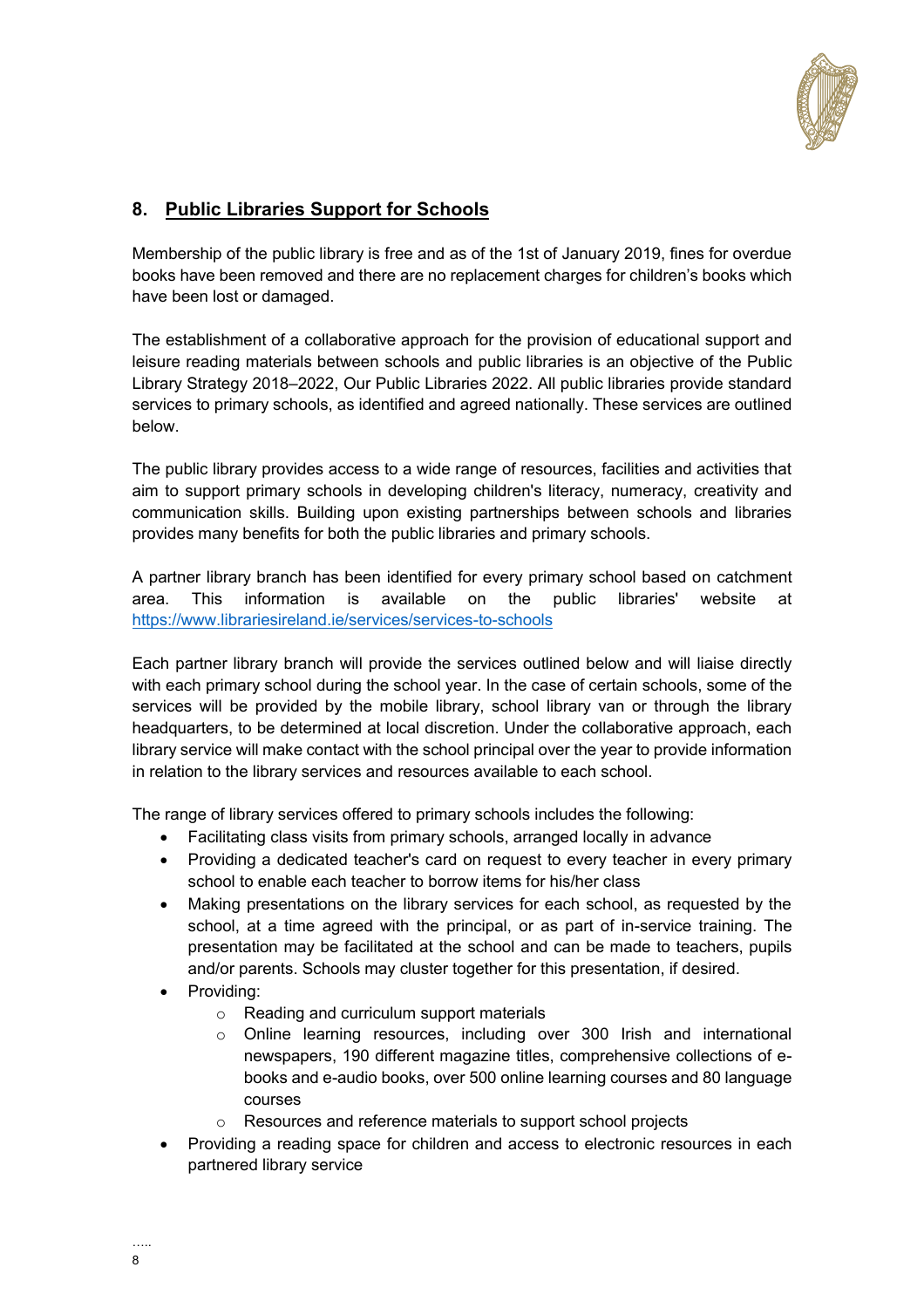

- Providing reference resources and research assistance to pupils and teachers for school project work
- Providing information for parents about the range of library resources and the activities available to support the development of their children's literacy and numeracy skills
- Providing access to a wide range of historical material about the local area, including maps, photographs, documents and information and collections relating to 1916 and subsequent commemorations.
- Providing ongoing library programmes and initiatives throughout the year, including the Spring into Storytime initiative in April, the national Summer Stars reading programme, the Children's Book Festival and Family Time at Your Library, all of which support the continuing development of children's literacy and numeracy skills (see [www.librariesireland.ie\)](http://www.librariesireland.ie/). Spring into Storytime provides story time and reading activities in branches during April. The Summer Stars Reading Adventure runs throughout the summer and is a fun reading programme open to all children who register for it at their local library. The Children's Book Festival takes place in October and celebrates children's books and family reading and Family Time at Your Library offers fun events in local branches in December.

#### <span id="page-8-0"></span>**9. Support for Parents**

The National Adult Literacy Agency (NALA) offers help and advice for parents who have difficulty reading, writing, spelling or doing math. They have a Freephone number parents can call 1800 20 20 65 or a website [www.takethefirststep.ie](http://www.takethefirststep.ie/) - parents can learn with their local ETB Adult Education Service or over the phone and online through NALA's Distance Learning Service. All services are free.

NALA also has a website [www.helpmykidlearn.ie](http://www.helpmykidlearn.ie/) that provides some suggestions for activities that parents can do with their children to develop their literacy and numeracy. It includes general information, fun activities and useful tips that can be integrated into any part of their day.

In addition, NALA has produced promotional posters and bookmarks with information about the website Help My Kid Learn, and how parents can support their children's learning over the summer. If you would like to order a free promotional pack for your school, please fill in this [form](https://docs.google.com/forms/d/e/1FAIpQLSc-T6UULtEs09pG4JZcdNvGc0YPz4yudIXuc9k1qEjvRiCiuA/viewform) [\(https://docs.google.com/forms/d/e/1FAIpQLSc-](https://docs.google.com/forms/d/e/1FAIpQLSc-T6UULtEs09pG4JZcdNvGc0YPz4yudIXuc9k1qEjvRiCiuA/viewform)[T6UULtEs09pG4JZcdNvGc0YPz4yudIXuc9k1qEjvRiCiuA/viewform\)](https://docs.google.com/forms/d/e/1FAIpQLSc-T6UULtEs09pG4JZcdNvGc0YPz4yudIXuc9k1qEjvRiCiuA/viewform)

We encourage schools to:

 Add a link from the school website to [www.helpmykidlearn.ie](http://www.helpmykidlearn.ie/) (many schools have done this already) and [www.cogg.ie,](http://www.cogg.ie/) particularly in Gaeltacht schools and in Gaelscoileanna;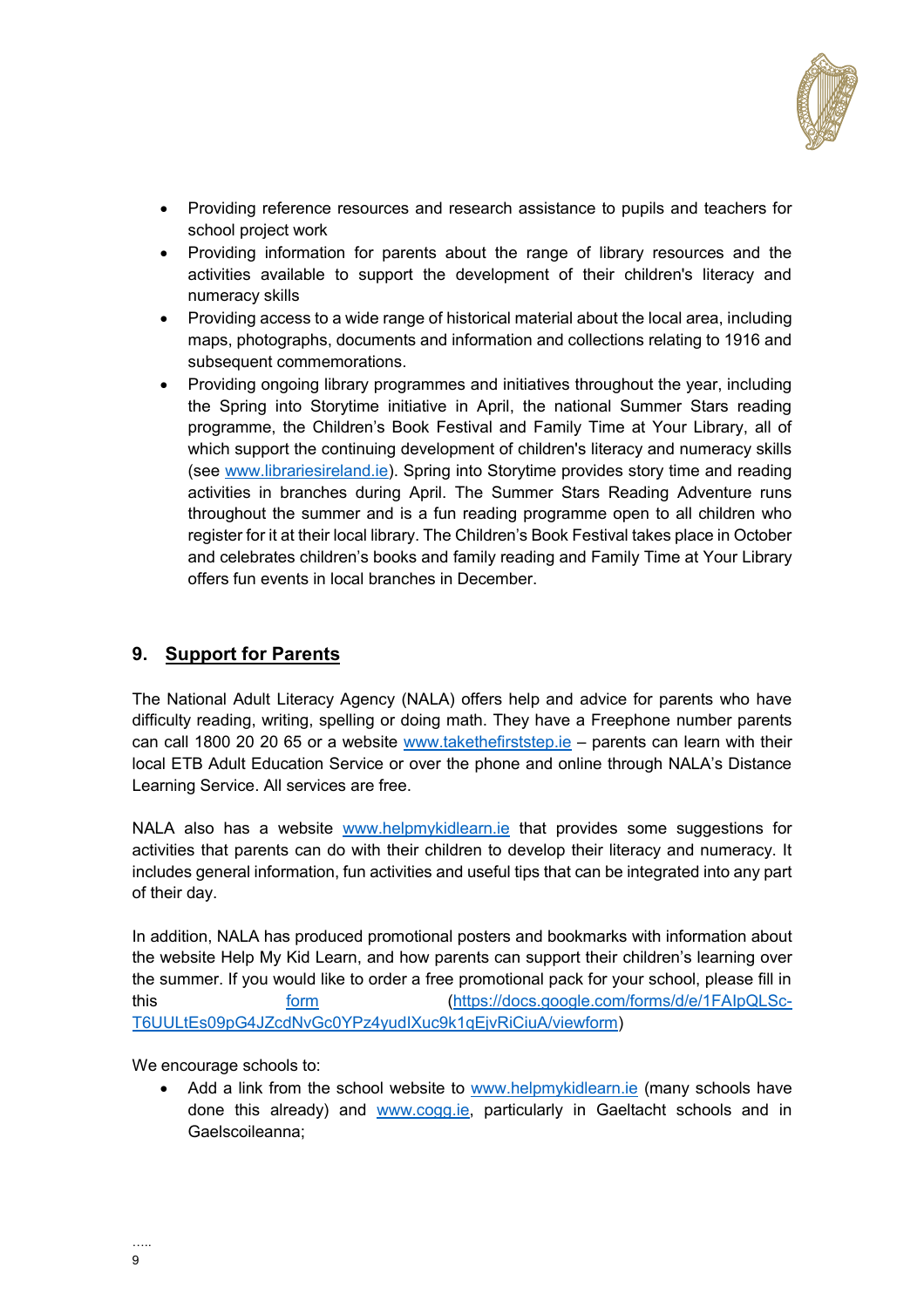

- Mention the NALA Freephone and websites to new parents visiting the school in May/June;
- Recommend them to parents as a source of suggestions for enjoyable activities in which parents and their children can engage;
- Encourage staff to access the websites and mention them in parent/teacher meetings.

### <span id="page-9-0"></span>**10. Literacy and Numeracy Strategy 2011–2020: Interim Review of the Strategy and New Targets**

Literacy and Numeracy for Learning and Life: The National Strategy to Improve Literacy and Numeracy among Children and Young People 2011–2020 is a key pillar of the Programme for Government. In July 2011, the Department of Education and Skills (the Department) launched the National Strategy: Literacy and Numeracy for Learning and Life 2011–2020 (the Strategy). The Strategy sets a clear vision for raising standards in literacy and numeracy in early years, primary and post primary settings by 2020.

In March 2017, the Minister launched the Report of an Interim Review of the Literacy and Numeracy Strategy, which acknowledges our significant achievements in literacy but also highlights the critical need to focus on improving our achievements, especially in numeracy. Updated and ambitious targets for literacy and numeracy in schools were identified in the interim review, identifying the priority areas of numeracy, literacy and DEIS, specific actions, as well as new targets.

The review restated the commitment made to provide resources to support work on literacy and numeracy, which has been a top priority for the Department. Some €17 million was allocated for literacy and numeracy-related expenditure in 2017, with a similar figure for 2018 and 2019. This funding is supporting CPD (including dedicated literacy and numeracy teams for both the primary and the post primary sectors); upskilling of out-of-field Mathematics teachers at post primary; reconfiguration of Initial Teacher Education to support literacy and numeracy; and updating of standardised testing instruments.

### <span id="page-9-1"></span>**11. Policy on Gaeltacht Education 2017–2022 – Gaeltacht Areas**

Following on from a comprehensive review of educational provision in the Gaeltacht, the Department of Education and Skills launched its [Policy on Gaeltacht Education 2017](https://www.education.ie/en/Publications/Policy-Reports/Policy-on-Gaeltacht-Education-2017-2022.pdf)–2022 (the Policy) in October 2016.

The publication of the Policy is a central commitment contained in the Department's [Action](https://www.education.ie/en/Publications/Corporate-Reports/Strategy-Statement/Department-of-Education-and-Skills-Strategy-Statement-2016-2019.pdf)  [Plan for Education 2016](https://www.education.ie/en/Publications/Corporate-Reports/Strategy-Statement/Department-of-Education-and-Skills-Strategy-Statement-2016-2019.pdf)–2019. Publishing and implementing the Policy on a phased basis and as resources permit is also a major element of the Government's [20-Year Strategy for](http://www.ahrrga.gov.ie/app/uploads/2015/07/20-Year-Strategy-English-version.pdf)  [the Irish Language 2010](http://www.ahrrga.gov.ie/app/uploads/2015/07/20-Year-Strategy-English-version.pdf)–2030.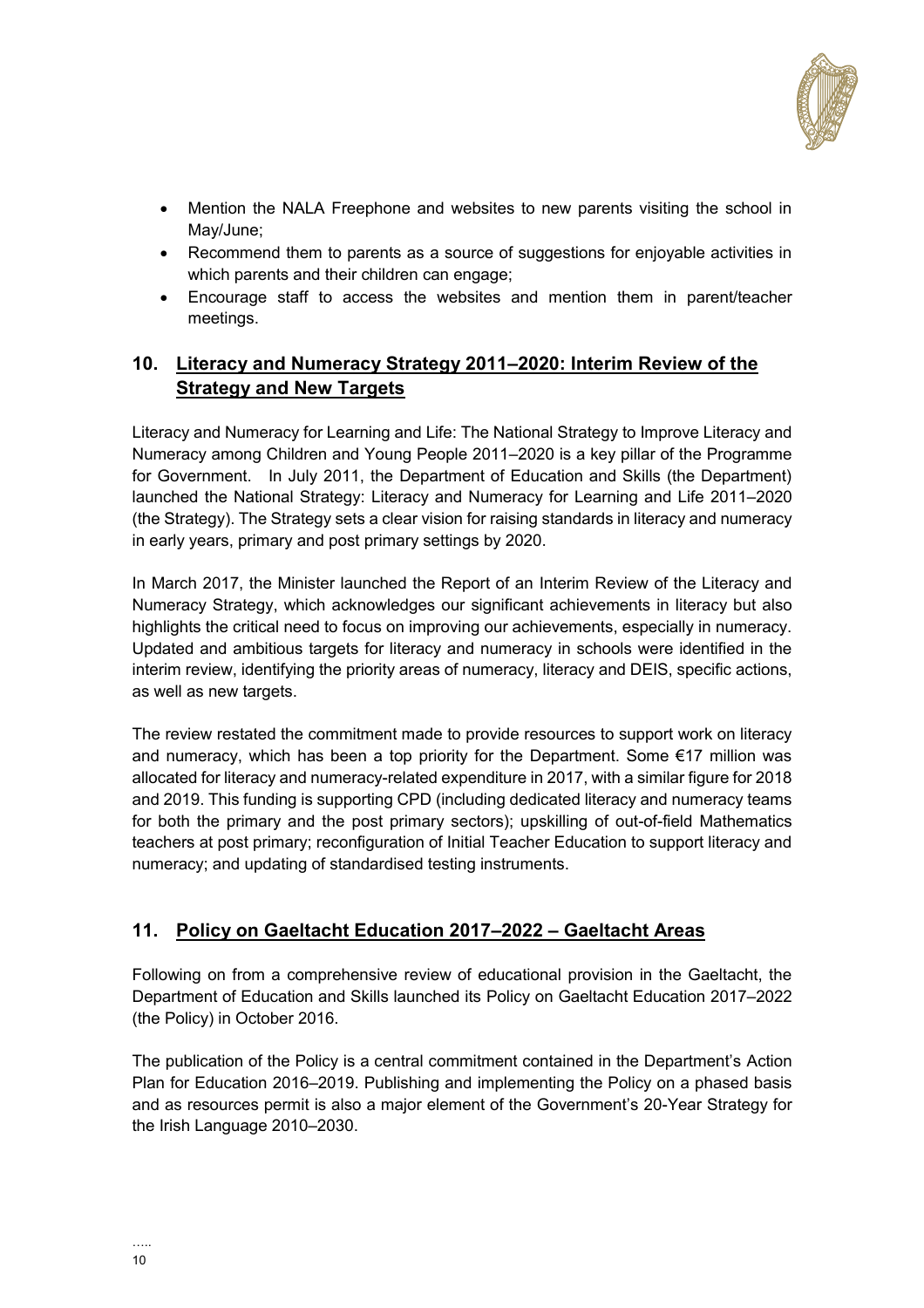

The overarching goal of the Policy is to ensure the availability of high quality and relevant Irish-medium education in Gaeltacht schools and in this way to support and encourage the use of Irish in Gaeltacht communities. Specifically, the Policy aims to ensure that a sufficient number of schools and early-years settings use Irish as the language of communication and instruction for all areas of learning (apart from English and other languages), in each of the Language-Planning Areas within the Gaeltacht (as set out under the Gaeltacht Act, 2012).

A key feature of the Policy, which relates to schools, is the management and implementation of the Gaeltacht School Recognition Scheme, which was launched in April 2017. Under the Gaeltacht School Recognition Scheme, schools in Gaeltacht language-planning areas are being provided with the opportunity to seek status as Gaeltacht Schools in line with specified language-based criteria aimed at strengthening Irish-medium educational provision in the Gaeltacht. Circulars [0009/2019](https://www.education.ie/en/Circulars-and-Forms/Active-Circulars/cl0009_2019.pdf) for primary schools in the Scheme, [0010/2019](https://www.education.ie/en/Circulars-and-Forms/Active-Circulars/cl0010_2019.pdf) for post primary schools in the Scheme and [0011/2019](https://www.education.ie/en/Circulars-and-Forms/Active-Circulars/cl0011_2019.pdf) for primary and post primary schools not yet in the Scheme have recently issued to schools in Gaeltacht language-planning areas to outline the next steps required to support the effective implementation of the Scheme.

Additional information and updates on the Gaeltacht School Recognition Scheme and on the Policy on Gaeltacht Education 2017–2022 are published regularly on the Department's website. Queries in relation to the operation of the Scheme and the Policy on Gaeltacht Education should be emailed to [aog@education.gov.ie](mailto:aog@education.gov.ie) or addressed to: *An tAonad um Oideachas Gaeltachta, An Roinn Oideachais agus Scileanna, Sráid Maoilbhríde, Baile Átha Cliath 1, DO1 RC96.*

### <span id="page-10-0"></span>**12. Creative Ireland**

The five-year Creative Ireland programme (2017–2022) contains five pillars. The Department of Education and Skills will be a key partner in implementing pillar one: Enabling the Creative Potential of Every Child, and will be working in conjunction with the Department of Culture, Heritage and the Gaeltacht, the Department of Children and Youth Affairs and the Arts Council. The plan for pillar one, Creative Youth, was launched in December 2017. The Creative Youth plan can be found at [https://creative.ireland.ie/sites/default/files/media/file](https://creative.ireland.ie/sites/default/files/media/file-uploads/2018-03/CI_ChildrensPlan_Screen_1.pdf)[uploads/2018-03/CI\\_ChildrensPlan\\_Screen\\_1.pdf](https://creative.ireland.ie/sites/default/files/media/file-uploads/2018-03/CI_ChildrensPlan_Screen_1.pdf)

The Creative Youth plan aims to put arts and creativity at the centre of young people's lives, both inside and outside formal education. It recognises that the integration of the arts and creativity in the curriculum can act as catalysts for learning which can be utilised to support the learning of other subjects and acknowledges the ongoing work in classrooms. The formal education system is vital in delivering on many of the commitments in the Creative Youth programme.

Applications for Creative Clusters, which demonstrate how the arts and creativity can support clusters of schools working together to address common learning challenges, will be announced shortly and details will be available on the Department of Education and Skills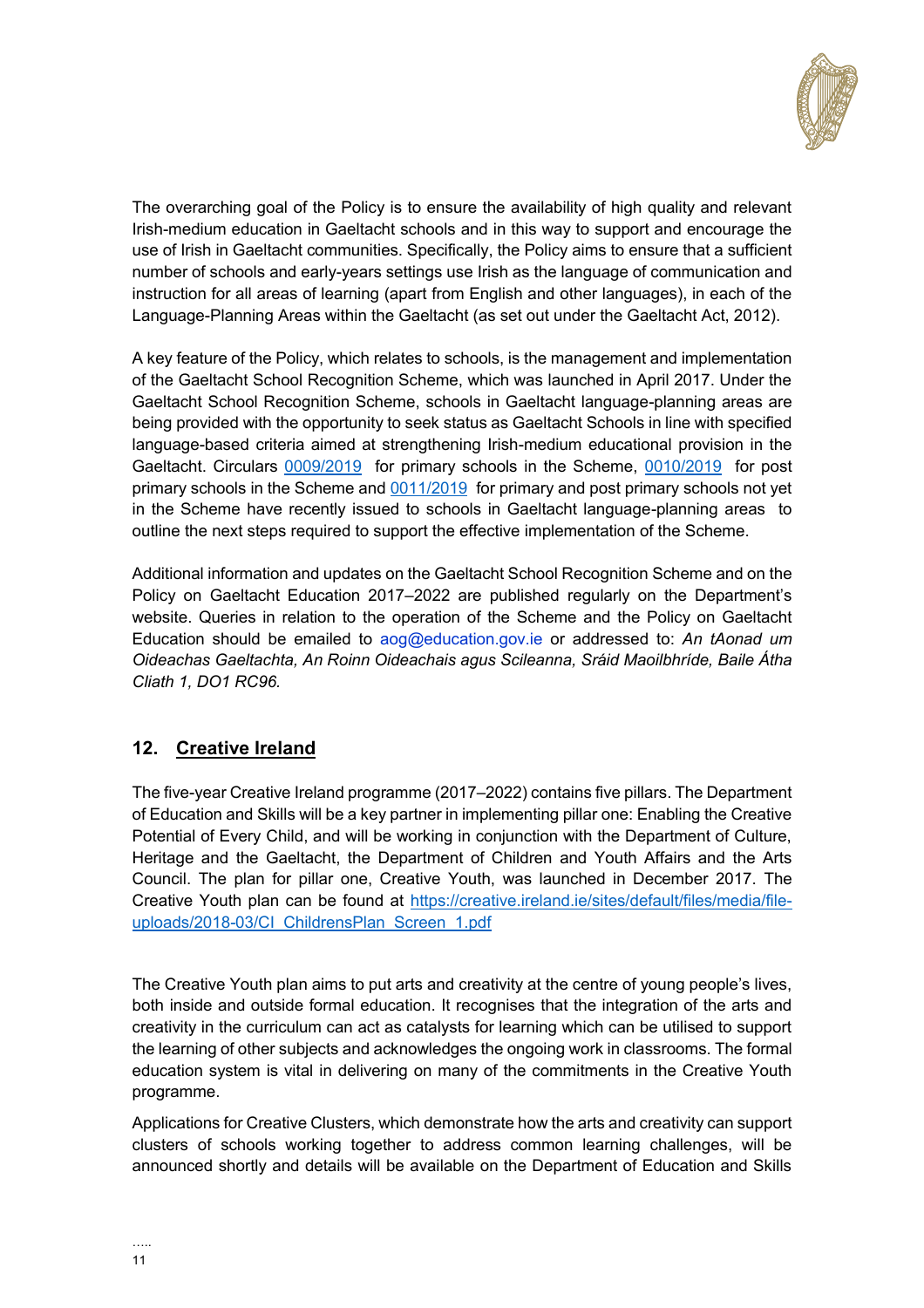

website [www.education.ie](http://www.education.ie/) and also from local full-time Teacher Education Centres. Under the Creative Youth Plan, the "Teacher Artist Partnership as a CPD model to Support and Enhance Arts Education" is a free Summer Course with EPV day approval, which will also run in each of the 21 full-time Teacher Education Centres commencing in July 2019. The summer course provides teachers with an opportunity to explore an arts-in-education initiative where Artists and Teachers train to work in partnership with the subsequent opportunity to engage in a funded in-school Artist in Residency during the following academic year (for further details on Creative Clusters and Teacher Artist Partnership Summer Courses contact [info@edcentretralee.ie\)](mailto:info@edcentretralee.ie).

## <span id="page-11-0"></span>**13. STEM Education Policy Statement and Implementation Plan 2017– 2026**

The STEM Education Policy Statement 2017–2026 and Implementation Plan 2017–2019 were launched on 27 November 2017. The Policy Statement sets out the ambitious objectives and high-level actions required to improve the STEM education experience and outcomes for all our learners. The STEM implementation plan builds on a range of reforms and initiatives already underway in STEM, in areas such as curriculum and assessment reform, teacher professional development, embedding digital learning and advances in initial teacher education.

#### **Current progress under the STEM Education Implementation Plan**

- Focus on Industry-school partnerships A Department of Education and Skills, Department of Business, Enterprise and Innovation and Industry sub-group was set up to advance the actions in relation to collaboration with business/Industry. A framework is being developed to provide the basis for schools, both primary and post primary to form quality, inclusive and relevant educational linkages with business and Industry, improving the STEM learning experience for all students
- STEM Awareness Science Foundation Ireland (SFI) promote STEM in schools and across the country through the Discover funding programme, Discover Primary Science and Maths (DPSM), Smart Futures, Science Week, SciFest and SFI research centres. In conjunction with the Department of Education and Skills, SFI Smart Futures is currently running a country-wide advertising campaign, in conjunction with the Department of Education and Skills, with the #IGetPaidToDoThis, in order to promote and raise awareness of STEM Education and STEM Careers
- Professional Development Teachers have been provided with opportunities to develop STEM learning throughout the year through the support services.
- STEM related curriculum review, development and assessment is ongoing Primary Maths will be introduced to schools as a single-stage implementation, from Junior Infants through to sixth class in September 2022
- Cluster innovation in STEM involving outside partners comprising of ten cluster groups have been set up under the schools excellence fund. The initiative runs for three years